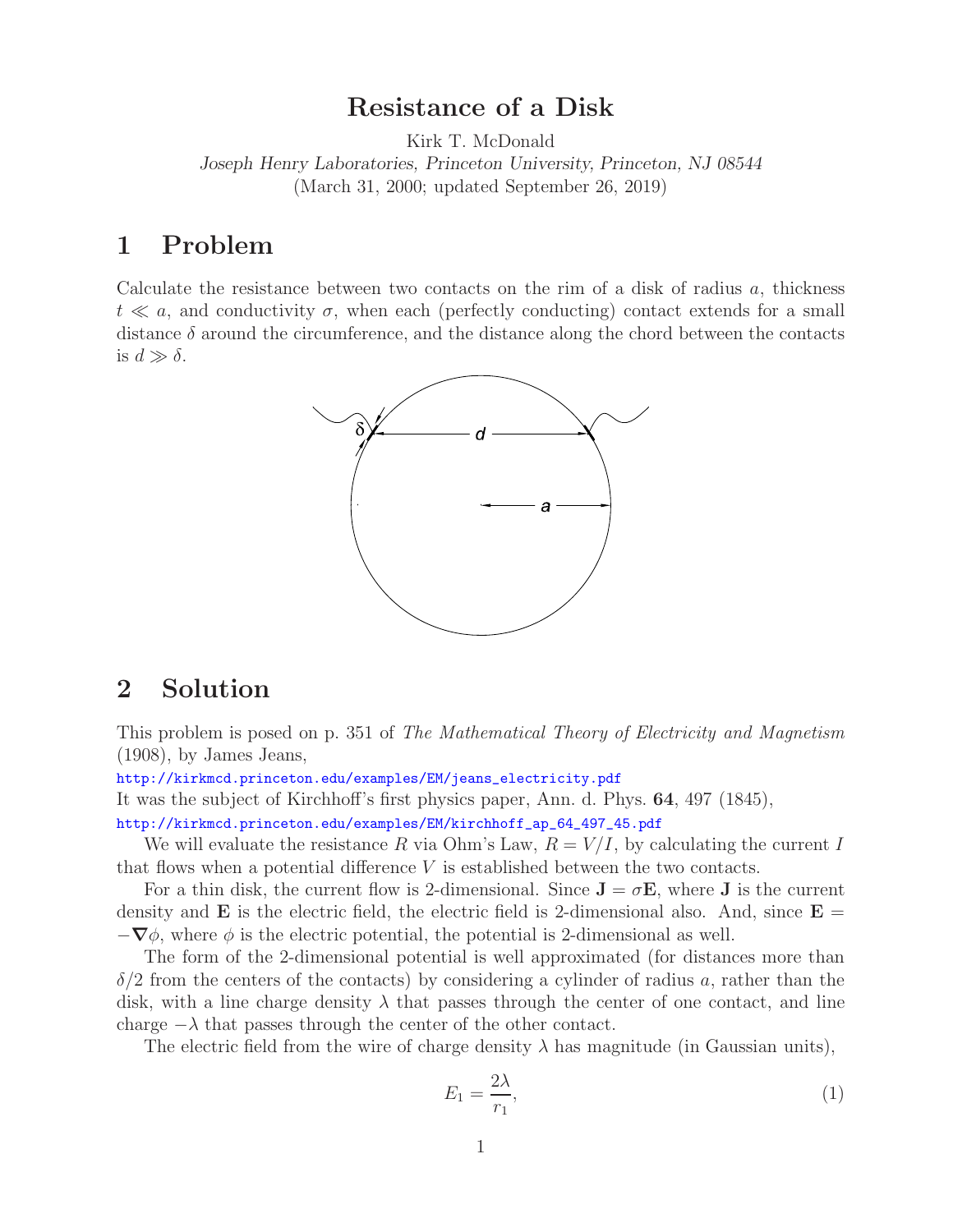according to Gauss' law, where  $r_1$  is the distance from the wire to the observer. The corresponding electric potential is,

$$
\phi_1 = 2\lambda \ln \frac{r_1}{r_0},\tag{2}
$$

where  $r_0$  is a constant of integration. The potential due to the wire with charge density  $-\lambda$ is similarly,

$$
\phi_2 = -2\lambda \ln \frac{r_2}{r_0},\tag{3}
$$

where  $r_2$  is the distance from the observer to wire 2. The potential at an arbitrary point is then given by,

$$
\phi = \phi_1 + \phi_2 = 2\lambda \ln \frac{r_1}{r_2}.
$$
\n(4)

The total potential difference between the two line charges is formally divergent. To make physical sense, we can suppose that expression (4) holds only for  $r_1$  and  $r_2$  greater than  $\delta/2$ , the half width of the electrical contacts, and the potential is essentially constant for smaller values of  $r_1$  and  $r_2$ . That is, we approximate the contacts of width  $\delta$  by perfectly conducting wires of radii  $\delta/2$ , as shown in the figure below. Then, the potential of contact 2 is estimated from eq. (4) by setting  $r_1 = d - \delta/2$  and  $r_2 = \delta/2$ ,

$$
\phi(\text{contact 2}) = 2\lambda \ln \frac{d - \delta/2}{\delta/2} \approx 2\lambda \ln \frac{2d}{\delta}.\tag{5}
$$

The potential at the surface of contact 1 is just the negative of eq.  $(5)$ , so the potential difference is,

$$
V \approx 4\lambda \ln \frac{2d}{\delta}.\tag{6}
$$



We note that the current and the electric field must be tangential to the edge of the disk. We recall that the equipotentials of eq. (4) are circles, as shown in the figure on the right above (from Kirchhoff), and that the corresponding electric field lines are also circles which,